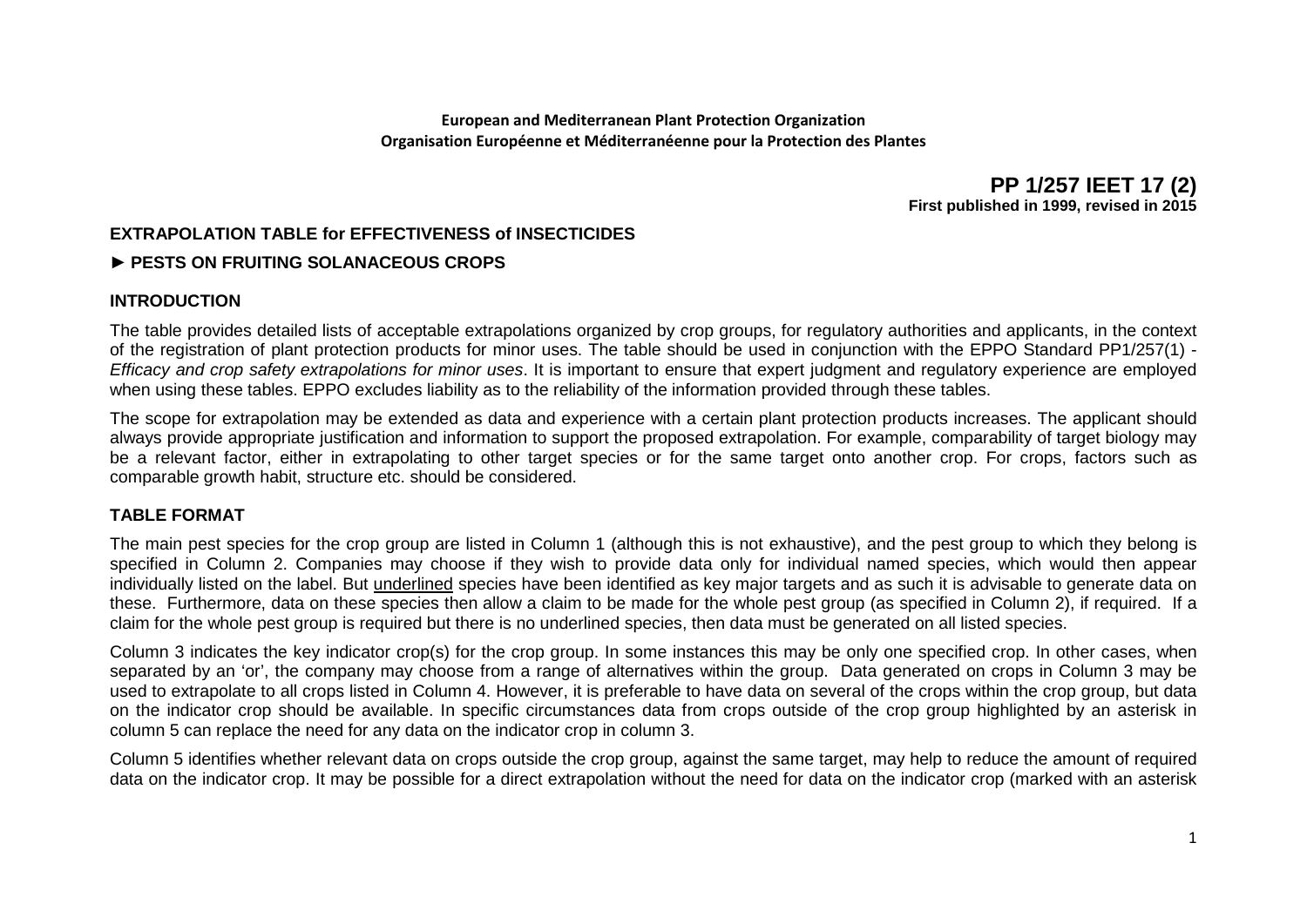(\*)). However, this is dependent on the extent of available data and similarity of crop/target biology. The company should provide an appropriate reasoned case when wanting to use data from crops outside the crop group.

Column 6 gives examples of acceptable extrapolations for a particular pest claim onto other minor use crops. This is not a comprehensive list. Whether extrapolation may be direct (no data, marked with an asterisk (\*)), or require additional supporting data on the minor use crop, will again be dependent on the extent and relevance of the existing database and companies should provide an appropriate reasoned case. If the crop is considered to be a major crop in some countries then it may not be appropriate to include in this column, and further data would be required. Companies will need to justify the status of the major crop/minor use.

| <b>Pests</b>         |                     | <b>Crops: within the Cucurbitaceae</b> |                                        | <b>Crops: outside Cucurbitaceae</b>                                                                                               |                                                             |
|----------------------|---------------------|----------------------------------------|----------------------------------------|-----------------------------------------------------------------------------------------------------------------------------------|-------------------------------------------------------------|
|                      |                     |                                        | 4                                      | 5                                                                                                                                 |                                                             |
| Pest species         | Pest group name     | <b>Indicator crops</b>                 | <b>Extrapolation to other</b><br>crops | Data from these crops can<br>support the indicator crops<br>(reduced data or no data *)                                           | <b>Extrapolation to crops</b><br>(reduced or no data*)      |
| Delia platura HYLEPL | Root and soil flies | Melon CUMME or<br>Cucumber CUMSC       | All crops within the crop<br>group     | Field bean VICFX, potato<br>SOLTU, Soybean GLXMA,<br>Phaseolus sp. PHSSS, spinach<br>SPQOL, asparagus ASPOF,<br>Allium vegetables | Freesia sp. FRESS,<br>Allium vegetables,<br>Asparagus ASPOF |

#### **EXAMPLE OF HOW TO USE THE TABLE:**

**E.g. :** In the first row above, in order to support a claim for *Delia platura* on all Cucurbitaceae crops, data can be generated either on cucumber, or melon. The number of trials required on these crops can be reduced if there are existing relevant data for *Delia platura* on field bean or potato or soybean or *Phaseolus* spp. or spinach or asparagus or allium vegetables. Data on *Delia platura* generated on Cucurbitaceae can also be used to support claims on a minor use crop such as Freesia, Allium vegetables or Asparagus, but further additional data may be required. The company may also need to consider and justify the minor use status of the specified crop.

## **EXTRAPOLATION REGARDING PROTECTED/OUTDOOR SITUATIONS**

Please note that where crops may be grown in both protected and field situations, and where significant differences are expected in pest relevance or crop agronomy between indoor and outdoor situations, it is important to generate a proportion of the data on crops grown in both situations to ensure the product has been tested under a suitable range of typical and challenging conditions.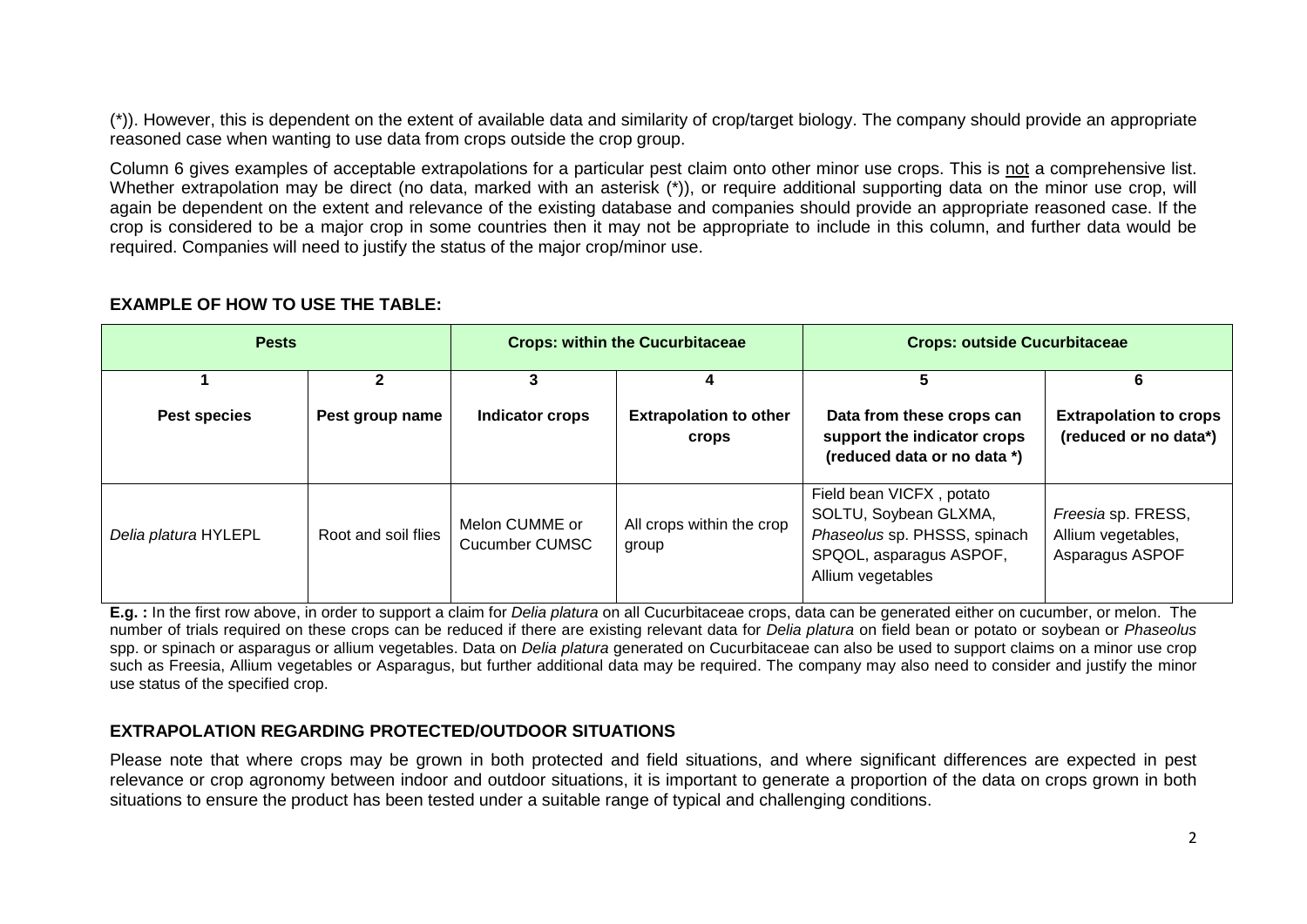## **EXTRAPOLATION TABLE for EFFECTIVENESS of INSECTICIDES ► PESTS ON FRUITING SOLANACEOUS CROPS**

LYPES Tomato *Solanum lycopersicum,* SOLME Aubergine *Solanum melongena,* CPSAN Sweet Pepper *Capsicum annuum,* CPSFR Chilli *Capsicum frutescens,* PHYSS *Physalis* sp., SOLMU Pepino *Solanum muricatum*

| <b>Pests</b>                                                     |                              | <b>Crops: within Fruiting Solanaceous crops</b> |                                        | <b>Crops: outside Fruiting Solanaceous crops</b>                                                                                                 |                                                                                                                                                                                    |
|------------------------------------------------------------------|------------------------------|-------------------------------------------------|----------------------------------------|--------------------------------------------------------------------------------------------------------------------------------------------------|------------------------------------------------------------------------------------------------------------------------------------------------------------------------------------|
| <b>Pest species</b>                                              | $\overline{2}$<br>Pest group | 3<br><b>Indicator crops</b>                     | <b>Extrapolation to other</b><br>crops | Data from these crops can<br>support the indicator crops<br>(reduced data or no data *)                                                          | <b>Extrapolation to crops (reduced</b><br>or no data*)                                                                                                                             |
| Aphis fabae APHIFA                                               | Aphids                       | <b>Tomato LYPES</b>                             |                                        | Potato SOLTU, Bean PHSVX,<br>Garden Carrot DAUCS, Beta<br>Beet BEAVX, Field Bean<br><b>VICFM, Strawberry FRASS</b>                               | Faba bean VICFX, Field bean<br>VICFM, Ornamental crops,<br>Garden bean PHSVX, Tobacco<br>NIOTA, Lettuce LACSS, Potato<br>SOLTU, Spinach SPQOL,<br>Tropical root vegetables         |
| Aphis gossypii APHIGO                                            |                              | <b>Tomato LYPES</b>                             | Eggplant SOLME, Sweet<br>pepper CPSAN  | Cucurbitaceae 1CUCF,<br>Strawberry FRASS, Lettuce<br>LACSS, Cotton GOSSS                                                                         | Zucchini CUUPG, Mallow<br>MALSS, China Rose HIBRS,<br>Other Ornamental Crops, Citrus<br>1CIDG, Herbs                                                                               |
| Myzus persicae MYZUPE<br>Macrosiphum euphorbiae<br><b>MACSEU</b> |                              | <b>Tomato LYPES</b>                             | Eggplant SOLME, Sweet<br>pepper CPSAN  | Potato SOLTU, Cabbage<br>BRSOX, Cucumber CUMSC,<br>Melon CUMME, Lettuce<br>LACSS, Strawberry FRASS,<br>Rape BRSNN, Lettuce<br>LACSS, Beets BEASS | Chicory CICIN, Zucchini CUUPG,<br>Spinach SPQOL, Citrus 1CIDG,<br>Ornamental Crops: Floral crops<br>(Chrysanthemum CHYIN, Dahlia<br>DAHSS, Carnation DINSS, Etc.),<br><b>Herbs</b> |
| Aculops lycopersici<br><b>VASALY</b>                             | Bud and rust<br>mites        | <b>Tomato LYPES</b>                             | Eggplant SOLME                         | Potato SOLTU                                                                                                                                     |                                                                                                                                                                                    |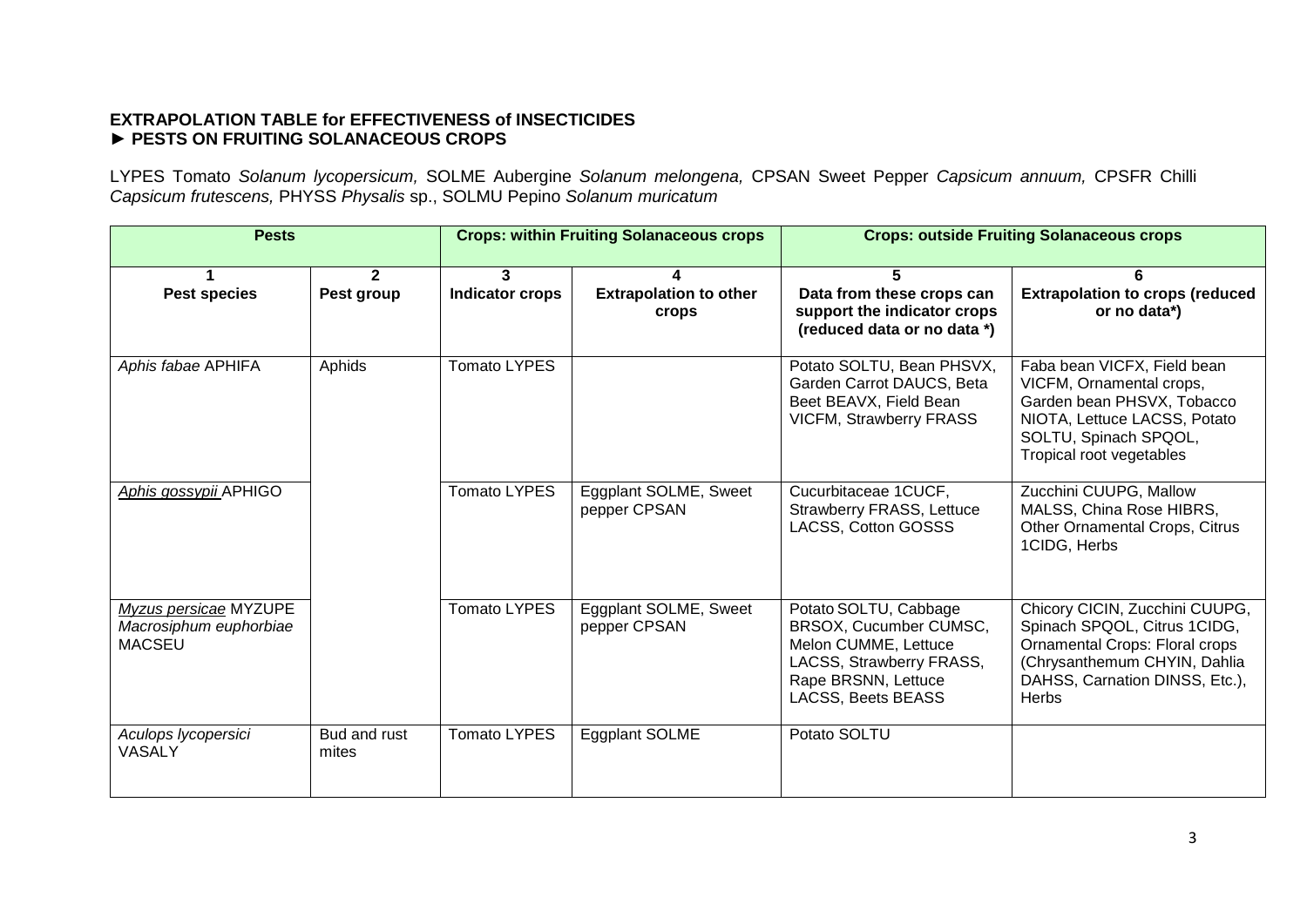<span id="page-3-0"></span>

| Polyphagotarsonemus<br>latus HEMTLA                                                               |                              | <b>Tomato LYPES</b>      | Eggplant SOLME                                                |                                                                                                           | Common ivy HEEHE                                                                                                   |
|---------------------------------------------------------------------------------------------------|------------------------------|--------------------------|---------------------------------------------------------------|-----------------------------------------------------------------------------------------------------------|--------------------------------------------------------------------------------------------------------------------|
| Tetranychus sp. TETRSP<br>Tetranychus evansi<br>TETREV Tetranychus<br>urticae <sup>1</sup> TETRUR | Spider mites                 | <b>Tomato LYPES</b>      | Sweet pepper CPSAN,<br>Eggplant SOLME,                        | Potato SOLTU, Garden Bean<br>PHSVX, Cucurbitaceae<br>1CUCF                                                | Cotton GOSSS, Relevant seed<br>crops, Ornamentals, Tobacco<br>NIOTA, Cucurbitaceae 1CUCF,<br><b>Herbs</b>          |
| Leptinotarsa decemlineata<br><b>LPTNDE</b>                                                        | Colorado beetle              | <b>Tomato LYPES</b>      | Eggplant SOLME                                                | Potato SOLTU                                                                                              |                                                                                                                    |
| Ostrinia nubilalis PYRUNU                                                                         | European corn<br>borer       | Eggplant<br><b>SOLME</b> | Sweet pepper CPSAN                                            | Maize ZEAMX *<br>Fabaceae 1LEGF                                                                           | Hop HUMLU, Raspberry RUBID,<br><b>Gladiolus GLASS</b>                                                              |
| Psylliodes sp. PSYISP                                                                             | Flea beetles                 | <b>Tomato LYPES</b>      |                                                               | Potato SOLTU, Oilseed Rape<br><b>BRSNN, Other Brassicas</b><br><b>BRSSS, Tobacco NIOTA</b>                |                                                                                                                    |
| Phthorimaea operculella<br>PHTOOP, Tuta absoluta<br><b>GNORAB</b>                                 | Leaf miners                  | <b>Tomato LYPES</b>      | <b>Eggplant SOLME</b>                                         | Potato SOLTU                                                                                              | <b>Tobacco NIOTA</b>                                                                                               |
| Metcalfa pruinosa<br><b>METFPR</b>                                                                | Leafhoppers                  | <b>Tomato LYPES</b>      | Eggplant SOLME, Sweet<br>pepper CPSAN                         | Potato SOLTU                                                                                              | Trees and bushes: Magnolia<br>MAGSS, Olive OLVSS, Herbs,<br>Ornamentals                                            |
| Liriomyza sp. LIRISP                                                                              | Stem and leaf<br>miner flies | <b>Tomato LYPES</b>      | Sweet pepper CPSAN,<br>Chilli pepper CPSFR,<br>Eggplant SOLME | Cucumber CUMSC, Lettuce<br>LACSS, Cabbage BRSOX,<br>Potato SOLTU, Rape BRSNN,<br>Garden bean PHSVX, Melon | Chicory CICIN, Celery APUGV,<br>Ornamentals (Chrysanthemum<br>CHYIN), Gerbera GEBSS, Beta<br>beet BEAVX, Pea PIBSS |

 $\overline{a}$ 

<sup>1</sup> *Tetranychus urticae* is generally not relevant to the southern EPPO countries